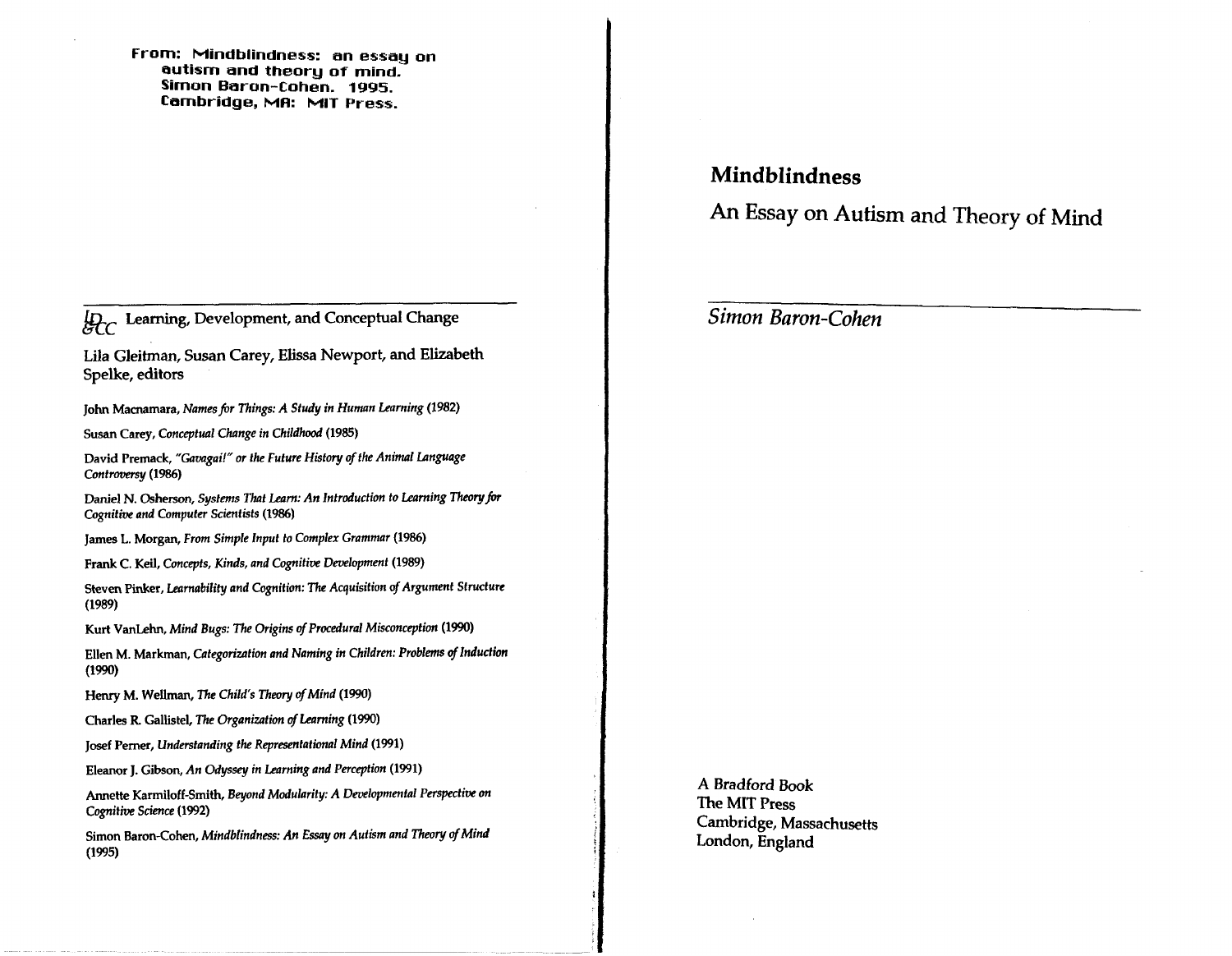Tooby, J, & Cosmides, L. (1995). The language of the eyes as an evolved language of mind. Forward to: *Mindblindness: An essay on autism and theory of mind.* By Simon Baron-Cohen. Cambridge, MA: MIT Press.

## **Foreword**

Just as common sense is the faculty that tells us that the world is flat, so too it tells us many other things that are equally unreliable. It tells us, for example, that color is out there in the world, an independent property of the objects we live among. But scientific investigations have led us, logical step by logical step, to escape our fanatically insistent, inelastic intuitions. As a result, we know now that color is not already out there, an inherent attribute of objects. We know this because we sometimes see physically identical objects or spectral arrays as having different colors-depending on background, circumstance, and contextand we routinely see physically different spectral arrays as hav**ing** the same color. The machinery that causes these experiences allows us to identify something as the same object across situations despite the different wavelength composites that it reflects from circumstance to circumstance. Far from being a physical property of objects, color is a mental property-a useful invention that specialized circuitry computes in our minds and then "projects onto" our percepts of physically colorless objects. This invention allows us to identify and interact with objects and the world far more richly that we otherwise could. That objects seem to be colored is an invention of natural selection, which built into some species, including our own, the specialized neural circuitry responsible.

What is true for color is true for everything in our experienced worlds: the warmth of a smile, the meaning of a glance, the heft of a book, the force of a glare. Although it is a modern truism to say that we live in culturally constructed worlds, the thin surface of cultural construction is dwarfed by (and made possible by) the deep underlying strata of evolved species-typical cognitive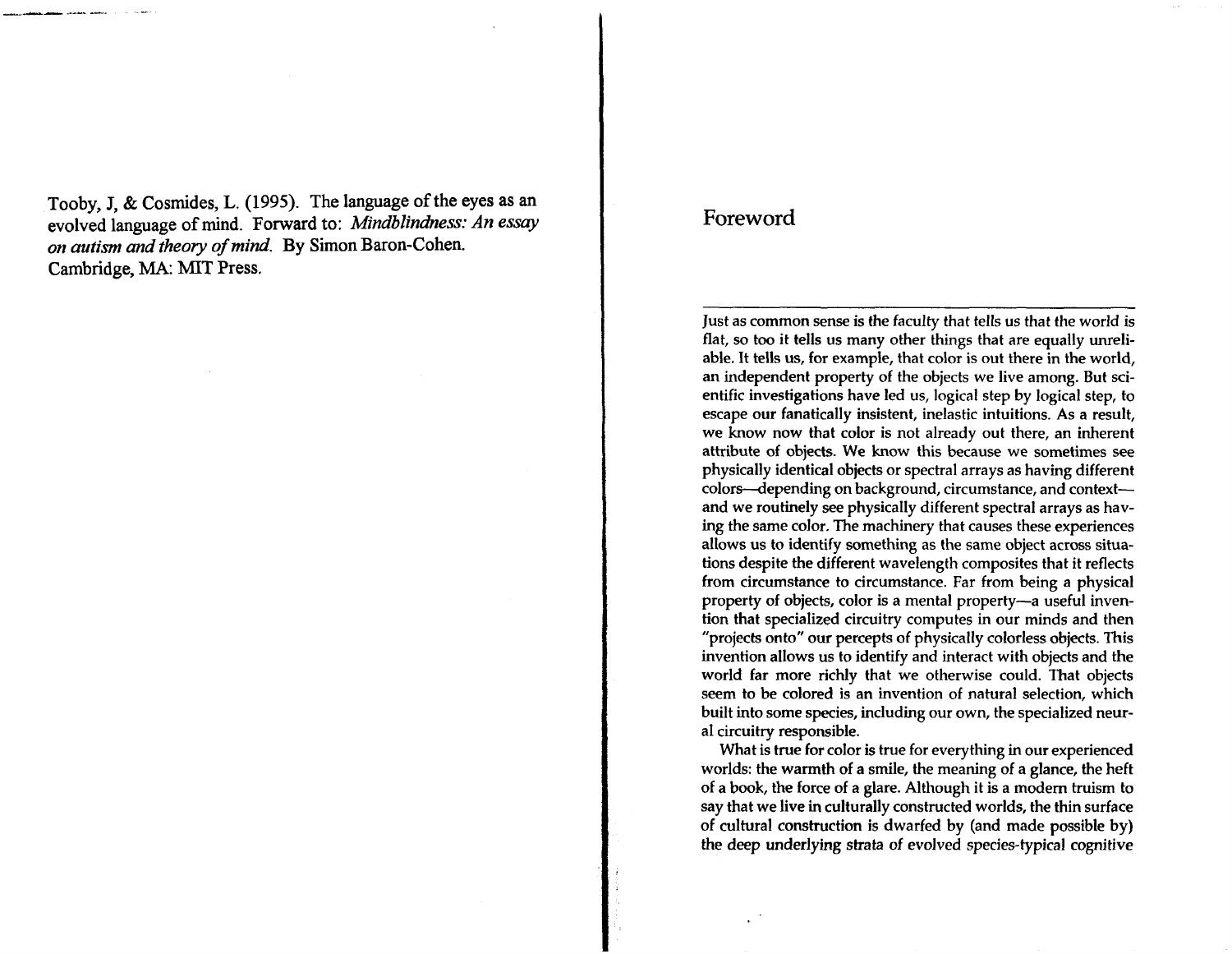### Foreword xiii

## xii Foreword

construction. We inhabit mental worlds populated by the computational outputs of battalions of evolved, specialized neural automata. They segment words out of a continual auditory flow, they construct a world of local objects from edges and gradients in our two-dimensional retinal arrays, they infer the purpose of a hook from its shape, they recognize and make us feel the negative response of a conversational partner from the roll of her eyes, they identify cooperative intentions among individuals from their joint attention and common emotional responses, and so on.

Each of the neural automata responsible for these constructions is the carefully crafted product of thousands or millions of generations of natural selection, and each makes its own distinctive contribution to the cognitive model of the world that we individually experience as reality. Because these devices are present in all human minds, much of what they construct is the same for all people, from whatever culture; the representations produced by these universal mechanisms thereby constitute the foundation of our shared reality and our ability to communicate. Yet, because these evolved inference engines operate so automatically, we remain unaware of them and their ceaseless, silent, invisible operations. Oblivious to their existence, we mistake the representations they construct (the color of a leaf, the irony in a tone of voice, the approval of our friends, and so on) for the world itself-a world that reveals itself, unproblematically, through our senses.

Indeed, it is exactly because of their universal and automatic character that we have been blind to the existence of the machinery that constitutes most of the evolved architecture of the human mind-what might reasonably be called our cognitive instincts. Instinct blindness is sanity for the individual, but it has been crippling for scientific psychology. Scientists do not conduct research to find things whose existence they don't suspect. These mechanisms solve the many computational problems involved in constructing the world we deal with so automatically that the scientific community remained unaware for decades that these computational problems existed and were **being**  solved as part of the ordinary functioning of the mind of every normal human being. As a consequence, most of psychology retained its empiricist orientation throughout the 20th century, resting on the assumption that a pre-packaged "world" acted though the senses and through general-purpose learning mechanisms to build our concepts, interpretative frameworks, and mental organization.

In the last two decades, though, scientific psychology has finally begun to slip the bonds imposed by this seductive but misdirecting folk psychology. Cognitive scientists were awakened by a series of encounters with alien minds, whose starkly contrasting designs and surprising incapacities drew attention to previously overlooked natural human competences and to the computational problems they routinely solve. They encountered artificial mentalities in the computer lab that had obstinate difficulties in seeing, speaking, handling objects, understanding, or doing almost anything that humans do effortlessly. They encountered thousands of animal species each of which could solve a striking diversity of natural information-processing problems that other species could not. They encountered the developing minds of infants and children, which forced them to confront the intractable computational and philosophical problems that plague empiricist models of how children acquire knowledge. And they encountered neurologically impaired individuals who displayed unanticipated dissociations of cognitive deficits and abilities. These and a host of other factors alerted psychologists to the necessity for-and to the actuality of-a vast nonconscious realm of evolved, specialized, computational problem solvers that construct and interpret the world.

Instead of viewing the world as the force that organizes the mind, researchers now view the mind as imposing (on an infinitely rich and extensive world) its own pre-existing kinds of organization-kinds invented by natural selection during the species' evolutionary history to produce adaptive ends in the species' natural environment. On this view, our cognitive architecture resembles a confederation of hundreds or thousands of functionally dedicated computers (often called modules)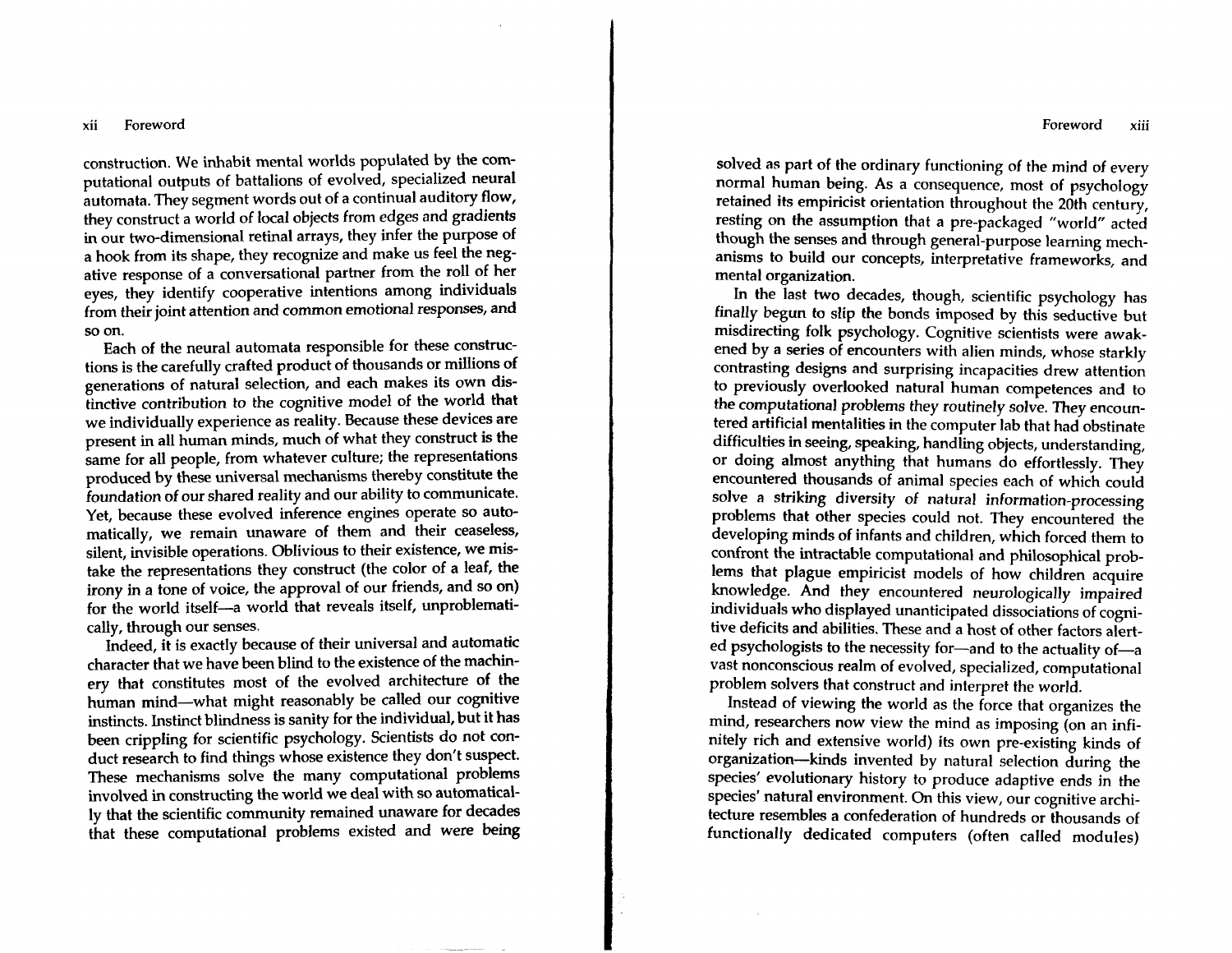#### Foreword **xv**

#### **xiv** Foreword

designed to solve adaptive problems endemic to our huntergatherer ancestors. Each of these devices has its own agenda and imposes its own exotic organization on different fragments of the world. There are specialized systems for grammar induction, for face recognition, for dead reckoning, for construing objects, and for recognizing emotions from the face. There are mechanisms to detect animacy, eye direction, and cheating. There is a "theory of mind" module, and a multitude of other elegant machines.

These modules appear to be structured very differently from the general-purpose cognitive machinery-"attention," "shortterm memory," "category induction," and so on-proposed in the previous generation of models of the mind. In order to solve its characteristic domain of problems, a module is designed to interpret the world in its own pre-existing terms and framework, operating primarily or solely with its own specialized "lexicon"-a set of procedures, formats, and representational primitives closely tailored to the demands of its targeted family of problem. These are the languages of the human mind: diagnostic facial-muscle configurations defined by an emotionrecognition system that maps the facial expressions of others onto models of their internal states; a language-acquisition device whose conceptual primitives include elements such as "noun phrase" and "verb phrase"; a rigid object mechanics that construes the world in terms of "solid objects," relative location, and mutual exclusivity within volume boundaries; socialexchange algorithms that define a social world of agents, benefits, requirements, contingency, and cheating; and—the focus of this book-a "theory of mind" module that speaks of agents, beliefs, and desires and links them to a language of the eyes. This language is generated by still other mechanisms that detect eye direction and feed the data into a variety of social inference modules.

The realization that the human mind is densely multimodular has propelled modern psychology into a new theoretical landscape that is strikingly different from the standard empiricist approaches of the past. In consequence, the outlines of the psychological science of the coming century are getting clearer.

In this new phase of the cognitive revolution, discovering and mapping the various functionally specialized modules of the human brain will be primary activities. Even more fundamentally, psychologists are starting to put considerable effort into making their theories and findings consistent with the rest of the natural sciences, including developmental biology, biochemistry, physics, genetics, ecology, and evolutionary biology: Psychology is finally becoming a genuine natural science.

The cognitive revolution solved many of the ontological problems that had prevented psychological concepts from being located with respect to the other sciences. (What manner of thing, after all, was a mental image or an inference or a goal, next to oxidation or mass or receptor sites?) As a result, the psychological architecture can now be mapped-simultaneously and complementarily-as a system of computational relationships and as a physical system that implements these relationships. As the operation of the genetic code is tracked through molecular biology and cell biology to developmental neurobiology, the processes that organize the developing nervous system are becoming increasingly intelligible. These developmental programs were "designed" by selection to build a physical structure that realizes certain functional informational relationships. Discovering what these relationships are is the province of still other fields, such as evolutionary biology and cognitive psychology.

One of the most significant trends in the naturalization of the psychological sciences is the application of data and conceptual tools forged in evolutionary biology, behavioral ecology, primatology, and human paleoanthropology. These fields have begun to contribute an increasingly detailed list of the native information-processing functions that the human brain was built to execute. Detailed theories of adaptive function can tell cognitive scientists what modules are likely to exist, what adaptive information-processing problems they must be capable of solving, and-since form follows function-what kind of design features they can therefore be expected to have. Evolutionary biology and related fields can supply this wealth of guidance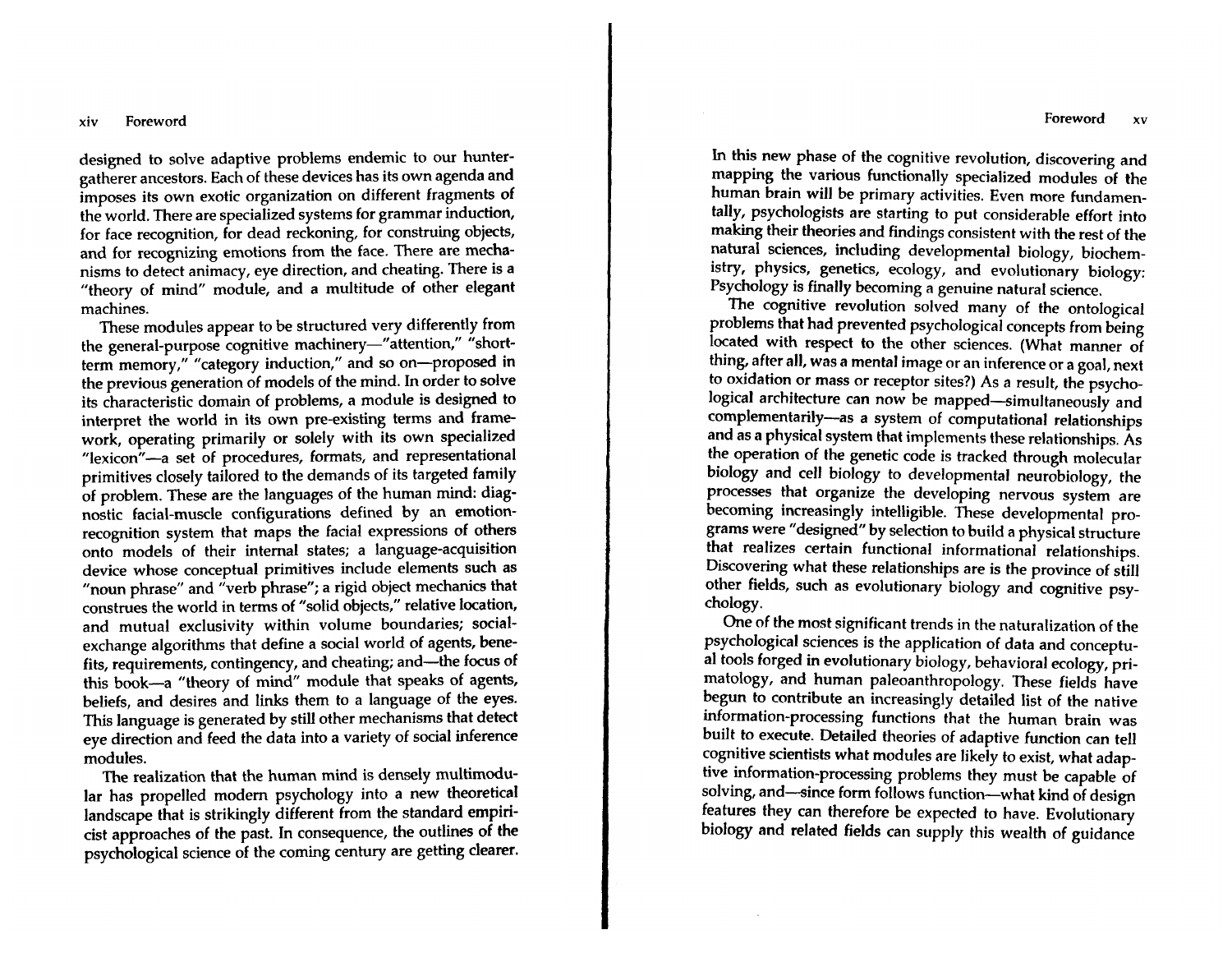#### Foreword xvii

## xvi Foreword

because natural selection is the only known natural process that builds functional organization into the species-typical designs of organisms. Consequently, all reliably developing functional mechanisms in a species' psychological architecture must (1) be ascribed to the operation of natural selection, (2) be consistent with its principles, and indeed (3) be organized and specifically designed to solve the narrowly identifiable sets of biological information-processing problems defined by selection operating within the context of a species' ancestral mode of life. For humans, of course, this means the world of ancestral huntergatherers, foraging hominids, and even pre-hominid primates.

Simon Baron-Cohen's trailblazing research gives us a preview of what psychological science will look like in the new century. In this conversational, understated volume, he attacks some of the most fundamental questions about how human beings mentally construct their commonly inhabited social world. He explores how a universal, evolved language of the eyes, which is mutually intelligible to all members of our species, can bring two separate minds into an aligned interpretation of their interaction. What we take for granted-the achievement of coordinated models of our mutual social interactions-he shows to be a triumph of automated modules and evolutionary cognitive engineering. Baron-Cohen lays out a series of elegant hypotheses outlining the design features and interrelationships of the modules responsible for these daily triumphs: an eyedirection detector, an intentionality detector, a shared-attention module, and so on. In showing how his proposals account for many dimensions of human social and mental life, he goes far beyond his own penetrating cognitive experiments and neuroscience research. In building his account, he weaves together a seamless tapestry from cognitive science, developmental psychology, primatology, philosophy, cognitive neuroscience, evolutionary biology, anthropology, neurology, behavioral ecology, and literature to create the first natural-science account of the mental machinery that implements the language of the eyes. It is exactly this focus on integrating-within a framework that simultaneously reconciles cognitive, evolutionary, and neural levels of explanation—research from so many disciplines that we suspect will be the most salient characteristic of 2lst-century psychology.

If we have eye-direction detectors and companion modules that define and speak the language of the eyes, what do they talk to? Normal humans everywhere not only "paint" their world with color, they also "paint" beliefs, intentions, feelings, hopes, desires, and pretenses onto agents in their social world. They do this despite the fact that no human has ever seen a thought, a belief, or an intention. A growing community of cognitive scientists has concluded that humans everywhere interpret the behavior of others in these mentalistic terms because we all come equipped with a "theory of mind" module (ToMM) that is compelled to interpret others this way, with mentalistic terms as its native language. We are "mindreaders" by nature, building interpretations of the mental events of others and feeling our constructions as sharply as the physical objects we touch. Humans evolved this ability because, as members of an intensively social, cooperative, and competitive species, our ancestors' lives depended on how well they could infer what was on one another's minds. Precisely because such an interpretive system does model the world in terms of unobservable entities (thoughts, intentions, beliefs, and desires), it needs to be coupled to confederate modules that can construct a bridge from the observable to the unobservable. Unobservable entities are invisible to association-learning mechanisms, but they are "visible," over the long run, to natural selection. As chance created alternative cognitive designs, this process "selected" those that implemented the best "betting" system. Over innumerable generations, the evolutionary process selected for modules interpenetrating our perceptual systems that could successful isolate, out of the welter of observable phenomena, exactly those outward and visible signs in behavior that reliably signaled inward and invisible mental states. These modules were built to expect, hook onto, and exploit patterns in the observable world that they already know how to recognize, and to use these targeted cues to fill in the blanks in the ToMM's pre-existing models of